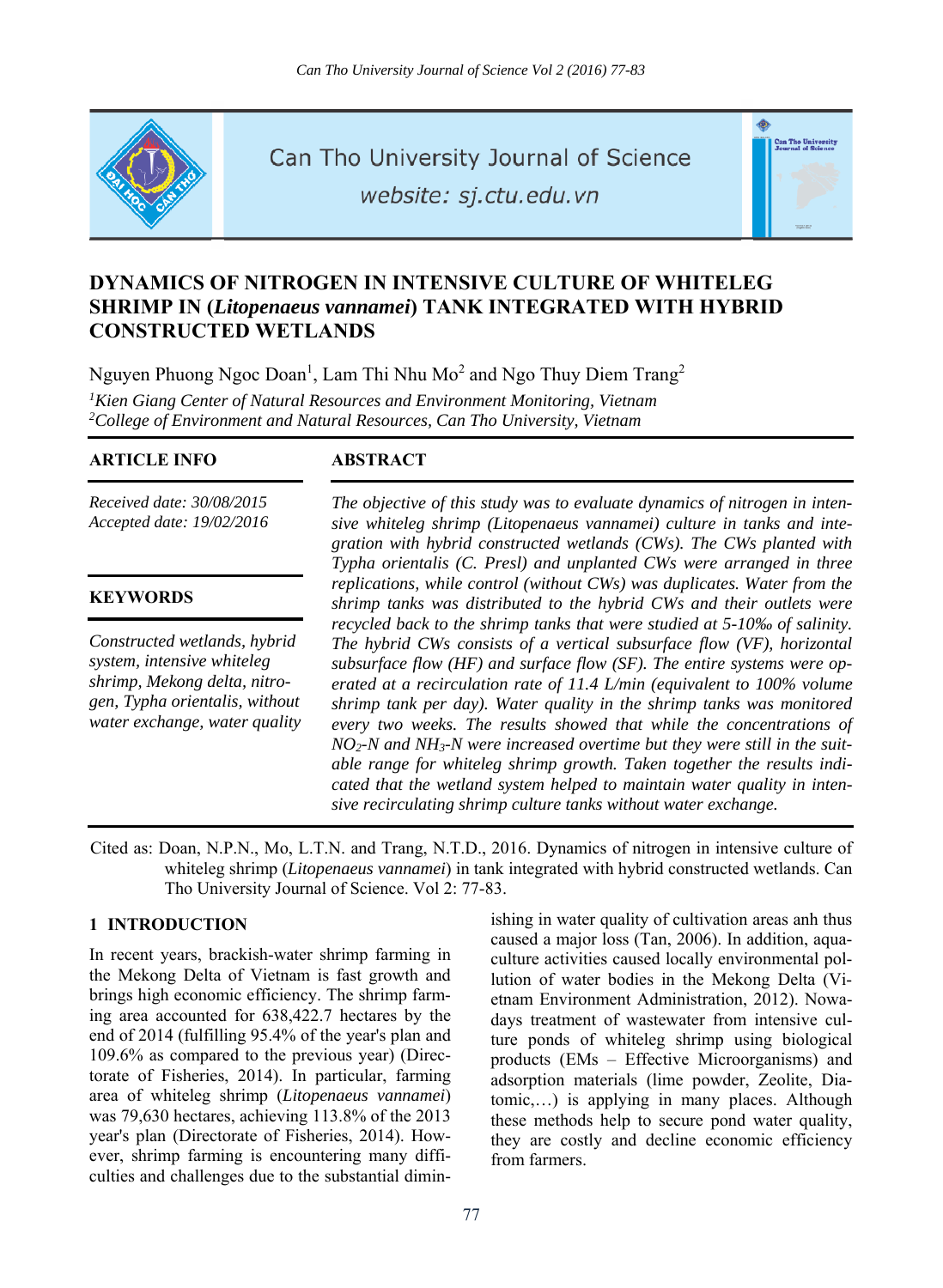Integration of constructed wetlands (CWs) in recirculating aquaculture system (RAS) to treat pond wastewater was highly feasibility, increased water use efficiency by recycling and recirculating and minimized water discharge to environment (minimal-or zero-water exchange systems) which was studied in recent years (Nguyen *et al.*, 2012; Nhien *et al.*, 2013; Trang and Brix, 2014). Lin *et al.* (2003) confirmed that surface flow (SF) and horizontal subsurface flow (HSSF) CWs helped to improve water quality in RAS of whiteleg shrimp culture. To our knowledge, application of *Typha orientalis* C. Presl planted in CWs to purify wastewater from RAS of whiteleg shrimp has not studied yet in Vietnam. For this reason, this research was carried out to study dynamics of nitrogen in recirculating whiteleg shrimp (*Litopenaeus vannamei* Boone, 1931) system integrated into hybrid CWs planted *Typha orientalis* C. Presl.

# **2 MATERIALS AND METHODS**

# **2.1 Experimental setup**

Six composite tanks  $(1 \text{ m}^3)$  were used for rearing whiteleg shrimp. There were six hybrid constructed wetlands (CWs) systems consisted of a vertical subsurface flow (VF, cylindrical in 49 x 49 cm), a horizontal subsurface flow (HF, rectangular in 60 x 40 x 30 cm), and a surface flow (SF, rectangular in 94 x 84 x 43 cm) wetlands in series (Fig. 1). The VF systems were set up in the plastic containers with a system of perforated  $\varnothing$  21 mm pipes that was installed to facilitate distribution of the influent equally over the surface of the VF. Water level was controlled below the HF systems' media at 5 cm while water level was higher than media surface at 10 cm in the SF systems. Each of CWs was filled with a-60 L of mixed recycling pottery, beehive coal and oyster shell at a ratio of 1:2:3  $(2.0 < d \leq 5.0$  mm). The CWs media had porosity of  $62.1 \pm 1.2\%$ .

The hybrid CWs were used as biofilters for the shrimp tanks, in which three systems were planted with *Typha orientalis* C. Presl at a density of 3 plants/VF tank; 4 plants/HF tank and 12 plants/SF

tank to acheive a density of 15 plants/ $m^2$  (Nguyen *et al.*, 2012), and the other three were unplanted. Two plastic shrimp tanks were conducted at the same time to evaluate water quality in the shrimp tanks without treatment by CWs (as control treatment). The experiment was completely randomized design with three replications, except for the control shimp tanks were arranged in two replications.

## **2.2 System operation and monitoring**

The entire systems were operated at an recirculation rate of 11.4 L/min (equivalent to 100% volume shrimp tank per day). This flow rate (11.4 L/min) was controlled by a timer which was set at 100 seconds pumping and 28 minutes stop. Water from the shrimp tanks was distributed to the hybrid CWs and their outlets were collected at the sumps before pumped back to the shrimp tanks (Fig. 1).

Postlarvae (PL) of whiteleg shrimp (*Litopenaeus vannamei* Boone, 1931) were introduced into the culture tank of each system, with a stocking density of 150 PL/m<sup>3</sup>. The shrimps were fed 4 times/day with commercial floating pellets containing 40% crude protein (Frystart Flake, Thaland) during the first two weeks of culture. The feeding rate was based on 8% of body weight and adjusted according to the intake rate of the shrimp. The study was monitored for 12 weeks.

In the first month, the system was operated with tap water that supplemented with NPK (20-20-15) at a dosage of 80 g/a shrimp-tank in order to let the plants and microorganisms in wetlands to adapt to environment beside to make the culture water a light green color with plankton growth. Then, water in shrimp tanks was mixed together well in 24 hours before tranfering shrimp to the culture tanks. After which, water in the shrimp tanks was increased salinity at 5‰ for two weeks. In the following two weeks, salinity was increased up to 10‰ and maintained to the end of the experiment to ensure that plants and shrimps could grow.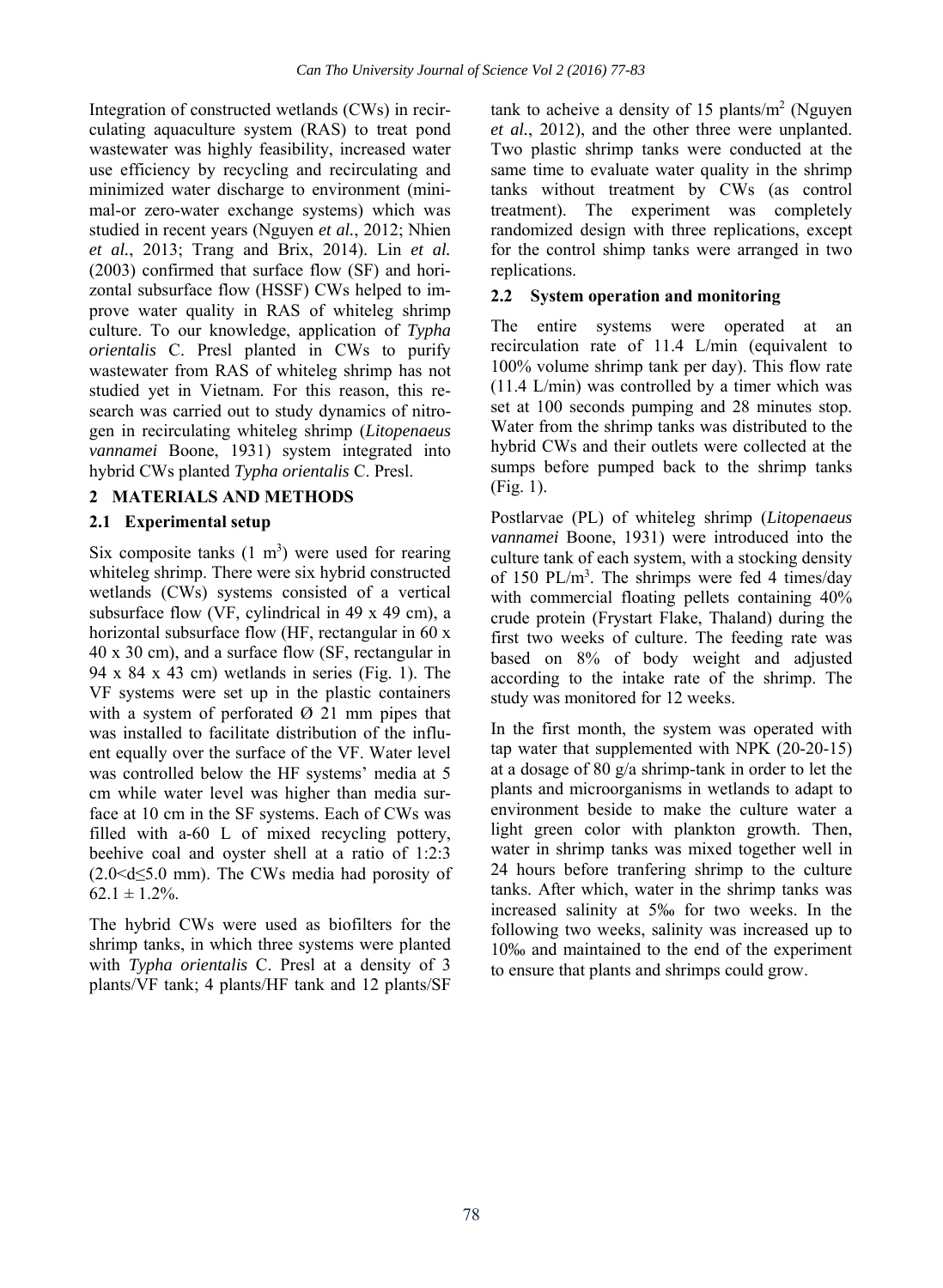

**Fig. 1: Schematic diagram of the integration of intensive shrimp culture tank and hybrid constructed wetlands (CWs)** 

# **2.3 Water sampling and analysis**

Water samples were taken every two weeks at 6:00 - 7:00 AM. Temperature, dissolved oxygen (DO), pH and salinity of the water in the culture tanks were measured at the experimental site using respective portable meters. Water samples were collected and transferred immediately to the laboratory for analysis of Ammonium nitrogen (NH<sub>4</sub>-N), Nitrite nitrogen (NO<sub>2</sub>-N) and Nitrate nitrogen  $(NO<sub>3</sub>-N)$ . All the analytical measurements were carried out according to Standard Methods (APHA *et al.*, 1998). Ammonia nitrogen (NH3-N) concentration was calculated regarding to Albert (1973).

# **2.4 Statistical analysis**

Data were tested for normal distribution, variance homogeneity (Levene's test) and logarithmically transformed if necessary. Differences in water quality were identified by Multifactor ANOVA (3 treatments and 7 sampling times) using Type III sum of squares. Tukey Honestly Significant Differences (HSD) was used to compare significant differences among treatments at the 5% probability level. The software Statgraphics Centurion XV (StatPoint, Inc., USA) was used for all statistical analyses.

# **3 RESULTS AND DISCUSSION**

# **3.1 Temperature, pH, salinity and DO values in the shrimp tanks**

There were no significant differences for temperature among treatments but it changed among sampling times (*p<0,001*) due to weather changing during study period (from April to July). However, temperature in the shrimp tanks was in the range of 25 - 29.8 °C (Fig. 2a). It was in the optimum level for requirements on rearing water quality for

whiteleg shrimp growth (Ministry of Agriculture and Rural Development [MARD], 2010).

The pH values can affect to the physical, chemical and biological elements of the environment and shrimp health. In particular, an increase of pH and temperature values is the cause of increase of NH3- N concentration that can toxic to the aquatic organisms. Similar pH values were measured among three treatments and sampling times  $(p>0.05)$ . During the experiment, the pH in the shrimp tanks ranged between 7.45 and 8.23 (Fig. 2b) that was in the optimum level for whiteleg shrimp growth (MARD, 2010).

Salinity in this study was controlled during study to fulfill requirements for whiteleg shrimp and *Typha orientalis* growth. Salinity was intended to increase from 5‰ (for every 2 weeks) until 10‰ at the end of the study. However, the measured salinity in the shrimp tanks was in the range of 6.2-11.2‰ (Fig. 2c). Compared to the control treatment (without CWs) the salinity in the CWs with and without *Typha orientalis* was lower (*p<0.001*). It might be due to higher evapotranspiration occuring in the constructed wetlands. The salinity values in this study was in the permitted limit for whiteleg shrimp growth (MARD, 2010).

Dissolved oxygen (DO) is the most critical water quality in shrimp tank. Similar to pH, no difference of DO concentrations were detected among planted, unplanted and control treatments (*p>0.05*). The average DO values were 4.79±0.6 mg/L and 4.68±0.5 mg/L in the planted and unplanted treaments, respectively. Additionally, DO values in the control shrimp tanks was  $3.51\pm0.3$  mg/L. The former DO values were in the optimum level while the latter DO value was in the permitted limit for whiteleg shrimp growth (MARD, 2010).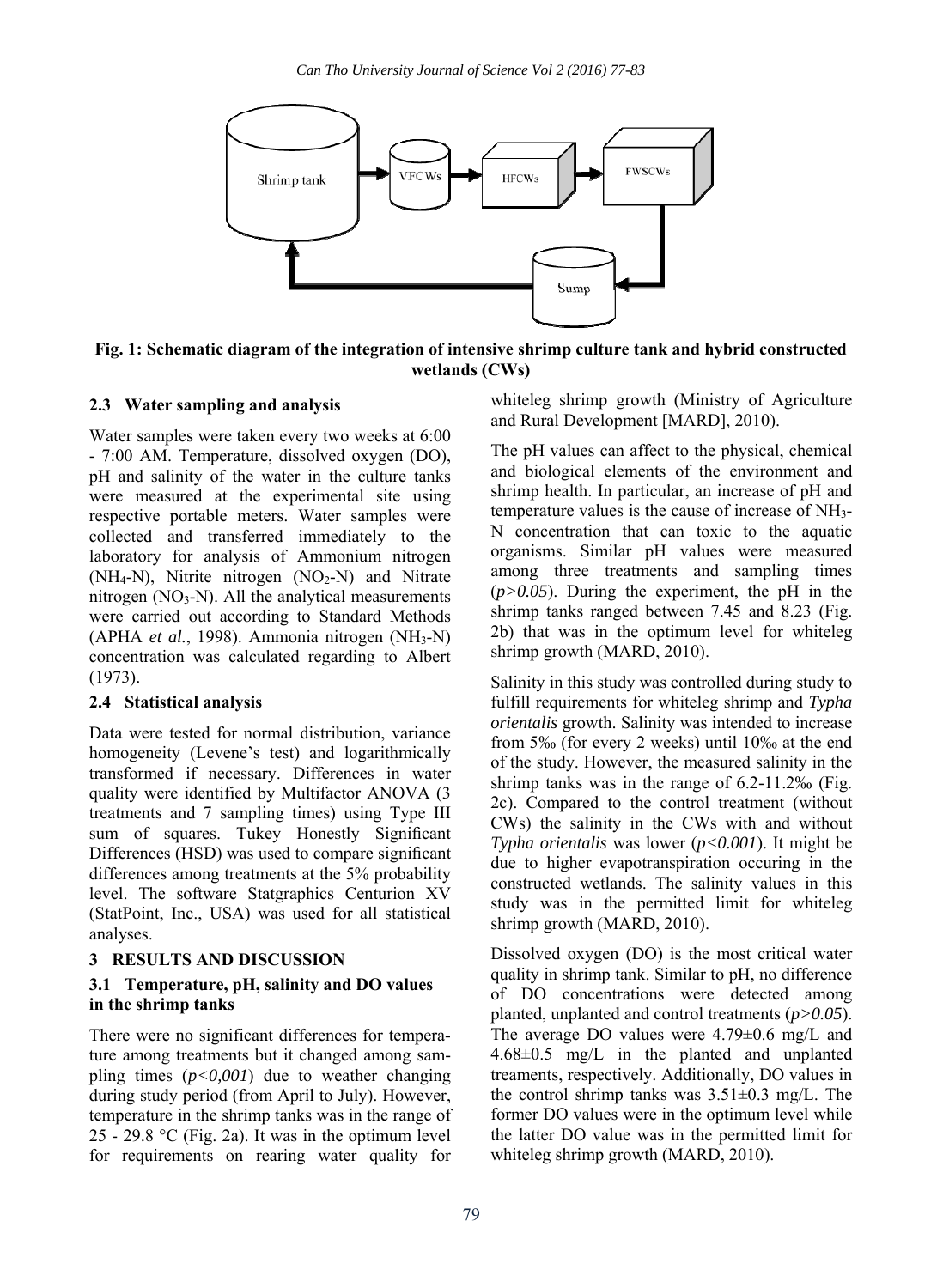

**Fig. 2: Temperature (a), pH (b), salinity (c) values and DO concentrations (d) in the shrimp tanks of the three treatemnts CWs with and without plant and control (no CWs)**

# **3.2 Nitrogen concentrations in the shrimp tanks**

*3.2.1 Ammonium and ammonia nitrogen* 

Ammonium nitrogen (NH4-N) concentrations in the shrimp tanks were similar between planted and unplanted treatments (*p>0.05*) but they were higher than those in the control treatment (*p<0.05*). A significant difference was found among sampling times  $(p<0.001)$  for NH<sub>4</sub>-N concentrations (Fig. 3a). There was a significant accumulation of NH4-N concentration in the control treatment (system without constructed wetlands), but not so much in the systems integrated with CWs. The later CWs systems had similar NH4-N concentration to the other study, in which a low shrimp density of 110 shrimp/ $m<sup>3</sup>$  was cultured (Luan *et al.*, 2015). Regarding to Lin and Chen  $(2001)$ , the safe NH<sub>4</sub>-N level for whiteleg

shrimp growth should be lower than 2.44 mg/L.

Ammonia nitrogen  $(NH_3-N)$  in water was calculated according to Albert's formula (1973). The  $NH<sub>3</sub>-N$  concentrations in the shrimp tanks were similar between planted and unplanted treatments  $(p>0.05)$  but a significant difference was detected among sampling times (*p<0.001*) (Fig. 3b). NH<sub>3</sub>-N ranged from  $0.02$ -0.05 mg/L in the planted and unplanted treatments while it varied from 0.22 to 0.38 mg/L in the control treatment. The  $NH<sub>3</sub>-N$  concentrations were accumulated overtime. The former NH3-N values were in the optimum level while the latter NH<sub>3</sub>-N value was in the permitted limit for whiteleg shrimp growth (MARD, 2010). Taken together, NH<sub>3</sub>-N concentrations in this experiment had not a significant effect on the shrimp growth.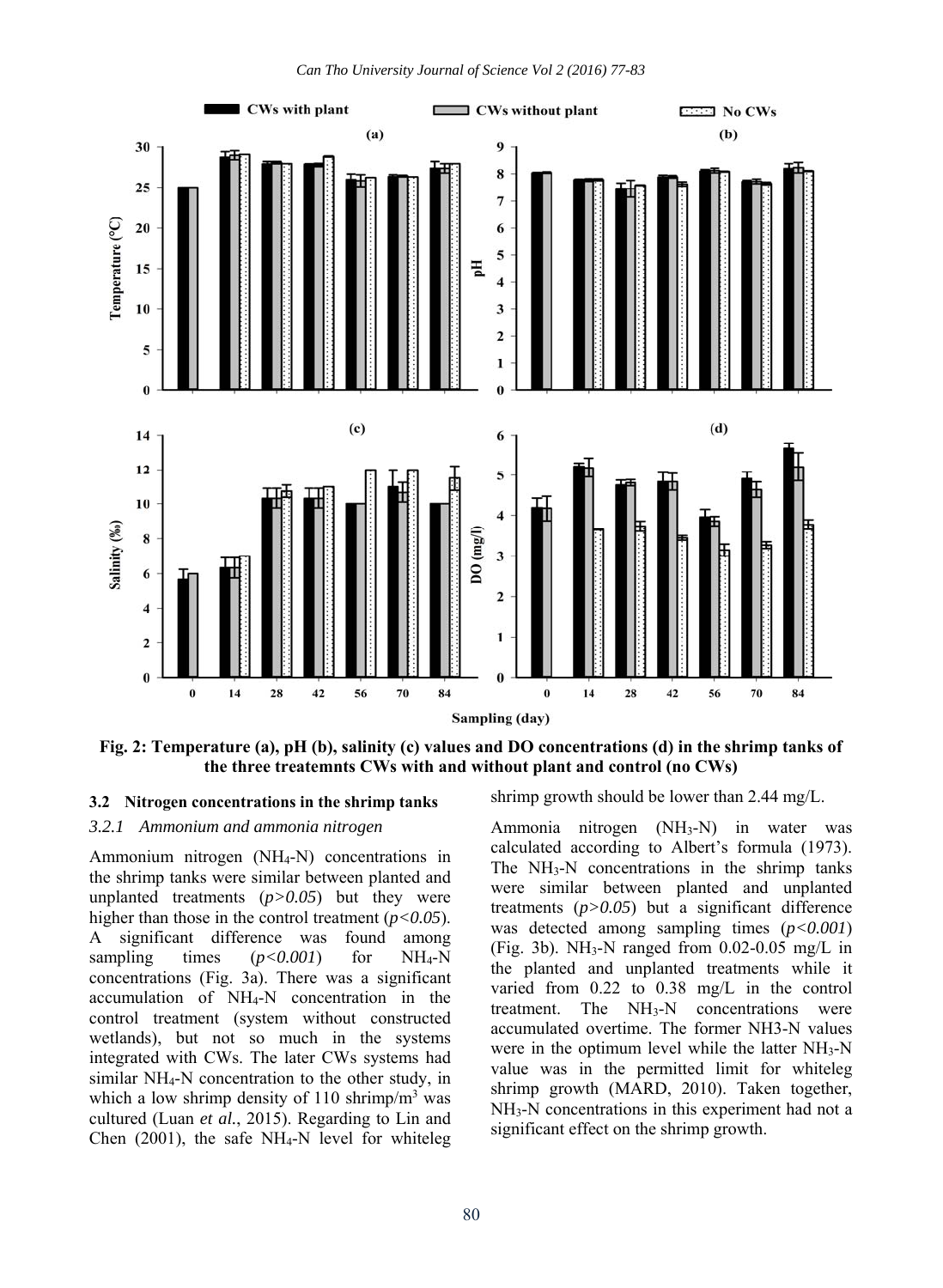#### *3.2.2 Nitrite and nitrate nitrogen*

Nitrite is toxic to shrimp and exposure to high concentrations may cause retarded growth and mortalities (Gross *et al.*, 2004). The NO<sub>2</sub>-N concentrations in the shrimp tanks in this study did not significantly differ between planted and unplanted treatments  $(p>0.05)$ . In general, NO<sub>2</sub>-N concentrations in shrimp tanks were prone to accumulate overtime (Fig. 3c). The concentrations of  $NO<sub>2</sub>-N$  in the planted CWs were in the range of 0.25 - 0.31 mg/L which was in permitted level for whiteleg shrimp growth (MARD, 2010; <0.35 mg/L). However,  $NO<sub>2</sub>-N$  concentration in the unplanted CWs was slightly higher (0.26-0.41 mg/L). In contrast,  $NO<sub>2</sub>-N$  concentrations in the control treatment (no CWs) were significantly much higher than both unplanted and planted CWs. It ranged from 1.9 to 6.1 mg/L which considered as toxic to shrimp and led to high shrimp mortality

(65%). Gross *et al.* (2004) suggested a safe concentration for whiteleg shrimp production in ponds to be less than  $0.45 \text{ mg/L NO}_2\text{-N}$ .

The  $NO<sub>3</sub>-N$  concentration is not harmful for shrimp growth, however, higher accumulation of  $NO<sub>3</sub>-N$ might be toxic to shrimp (Kuhn *et al.*, 2011). In this study,  $NO<sub>3</sub>-N$  concentration likely accumulated overtime  $(p<0.001)$ . The NO<sub>3</sub>-N concentration was significantly higher in unplanted system than in *Typha orientalis* (C. Presl) planted system  $(p<0.001)$ . Importantly, NO<sub>3</sub>-N concentration in the control treatment was the highest. In particular, the  $NO<sub>3</sub>-N$  concentrations in the planted, unplanted and control treaments were in the range of 2.74-6.15, 2.59-7.44 and 4.59-8.58 mg/L, respectively. The possible explaination for the nitrate accumulation was due to without water exchange in the study and shrimp feeding daily.



**Fig. 3: NH4-N (a), NH3-N (b), NO2-N (c) and NO3-N concentrations (d) in the shrimp tanks of the three treatemnts CWs with and without plant and control treatment (no CWs)**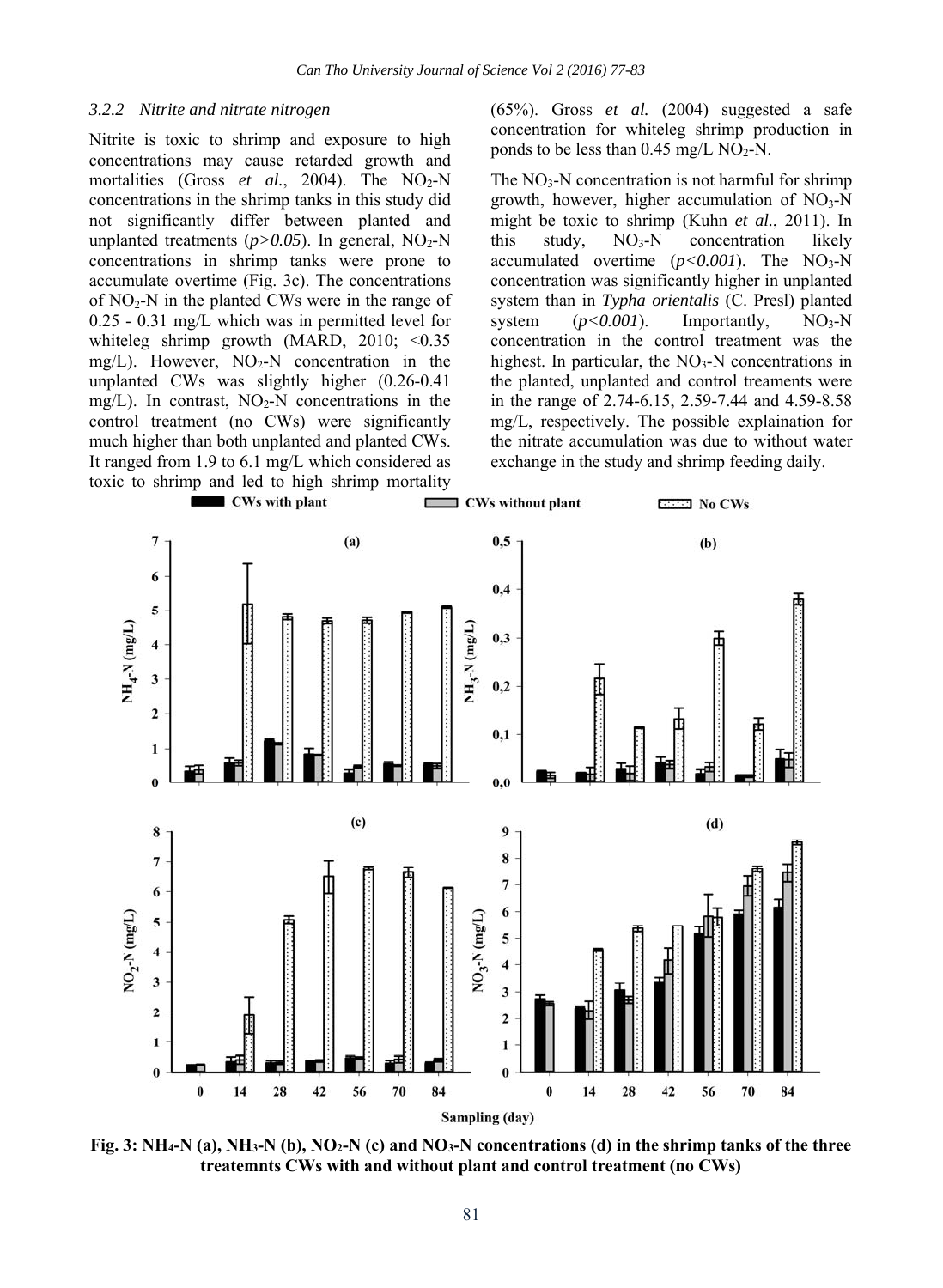### **3.3 Shrimp growth**

There were significant differences among the three treatment systems for shrimp growth, except for survival rate (Table 1). Similar amount of feeding to the shrimp in the three systems was approx. 646 g per tank (Table 1). However, the harvested biomass after 89 culture days was the highest in the CWs system with plants leading to the highest specific growth rate was also recorded in this system (*p<0.05*). A low survival rate was achieved similarly in all three systems (*p>0.05*), but a better feed conversion ratio was achieved in the CWs

with plants. It concludes that the constructed wetlands with the presence of *Typha orientalis* C. Presl helped maintaining water quality for better shrimp growth compared to the other studied systems.

The study was conducted for 12 weeks without water exchange. There was only 716.7, 733 and 90 L of tap water added to the CWs with, without plants and no CWs, respectively, in order to replace water loss due to sampling and evapotranspiration.

|  | Table 1: Shrimp performance in the CWs with and without plants and control treatment (No CWs) |  |  |  |  |
|--|-----------------------------------------------------------------------------------------------|--|--|--|--|
|  |                                                                                               |  |  |  |  |

|                                        | <b>Treatments</b>            |                              |                                |                    |  |  |
|----------------------------------------|------------------------------|------------------------------|--------------------------------|--------------------|--|--|
|                                        | <b>CWs with plants</b>       | <b>CWs without plants</b>    | No CWs                         | <i>F-values</i>    |  |  |
| Mean initial weight $(g/m3)$           | 7.5                          | 7.5                          | 75                             |                    |  |  |
| Total feeding $(g/m^3)$                | 646.14                       | 646.14                       | 646.14                         |                    |  |  |
| Total biomass $(g/m^3)$                | $234.25 \pm 13.9^{\circ}$    | $163.67 \pm 3.0^b$           | $169.32 \pm 9.25^{\mathrm{b}}$ | $11.8*$            |  |  |
| Specific growth rate $(\frac{6}{d}ay)$ | $3.86 \pm 0.07$ <sup>a</sup> | $3.46 \pm 0.02^b$            | $3.50 \pm 0.06^b$              | $14.38*$           |  |  |
| Feed conversion ratio                  | $2.87 \pm 0.17^b$            | $4.14 \pm 0.08$ <sup>a</sup> | $4.01 \pm 0.23$ <sup>a</sup>   | $16.91*$           |  |  |
| Survival $(\% )$                       | $32.67 \pm 0.38$             | $28.0 \pm 0.67$              | $28.0 \pm 4.0$                 | 2.21 <sup>ns</sup> |  |  |

*Mean with different superscript in a row are significantly defferent (P<0,05, n=3)* 

*\*p<0.05; ns: not significant difference* 

## **4 CONCLUSION**

This study demonstrated that the hybrid constructed wetlands integrated into indoor recirculating systems for culturing intensive whiteleg shrimp could effectively reduce an accumulation of NH4- N, NH<sub>3</sub>-N, NO<sub>2</sub>-N and NO<sub>3</sub>-N from the culture tanks. The CWs with the presence of *Typha orientalis* C. Presl provided high water quality and good culture environment, consequently increasing the growth of shrimp compared to the unplanted CWs and without CWs systems.

### **ACKNOWLEDGEMENT**

This work was financially supported by the project grant A/5038-1 (No. EUSWE00112MTNC) from the International Foundation for Science (IFS, Sweden). The authors thank to the Department of Environmental Sciences for providing laboratories which enable us to complete our study.

### **REFERENCE**

- Albert, A., 1973. Selective toxicity (5th Ed.). Chapman & Hall, London, England, 597 pp.
- American Public Health Association (APHA), American Water Works Association (AWWA), Water Control Federation (WCF), 1998. Standard methods for the examination of water and wastewater, 20th ed. Washington D.C., USA.
- Directorate of Fisheries, 2014. Preliminary conference of brackish water shrimp farming in the first half of 2014 and planed for the latter half of 2014
- Gross, A., Abutbul, S., Zilberg, D., 2004. Acute and chronic effects of nitrite on white shrimp, Litopenaeus vannamei, cultured in low-salinity brackish water. Journal of the world aquaculture society 35(3): 315 – 321.
- Hoa, N.P, 2014. Water quality for Aquaculture. Agriculture Publishing Company, 160pp.
- Kuhn, D.D., Smith, S.A., Flick, G.J., 2011. High nitrate levels toxic to shrimp - Global Aquaculture Advocate - November/December 2011.
- Lin, Y.F., Chen, J.C., 2001. Acute toxicity of ammonia on Litopenaeus vannamei Boone juveniles at different salinity levels. Journal of Experimental Marine Biology and Ecology. 259: 109-119.
- Lin, Y.F., Jing, S.R., Lee, D.Y., 2003. The potential use of constructed wetlands in a recirculating aquaculture system for shrimp culture. Environmental Pollution. 123: 107–113.
- Luan, B.T., Khoa, N.H., Ven, L.T.H., Trang, N.T.D., 2015. Effect of recirculation rates on water quality from pilot-scale integration of intensive whiteleg shrimp (Litopenaeus vannamei) tanks and constructed wetlands. Can Tho University Journal of Science. Special Issue: Environment and Climate change: 26- 34. ISSN: 1859-2333 (in Vietnamese).
- MARD, Ministry of Agriculture and Rural Development, 2010. Circular No. 45/2010/TT-BNNPTNT, dated on